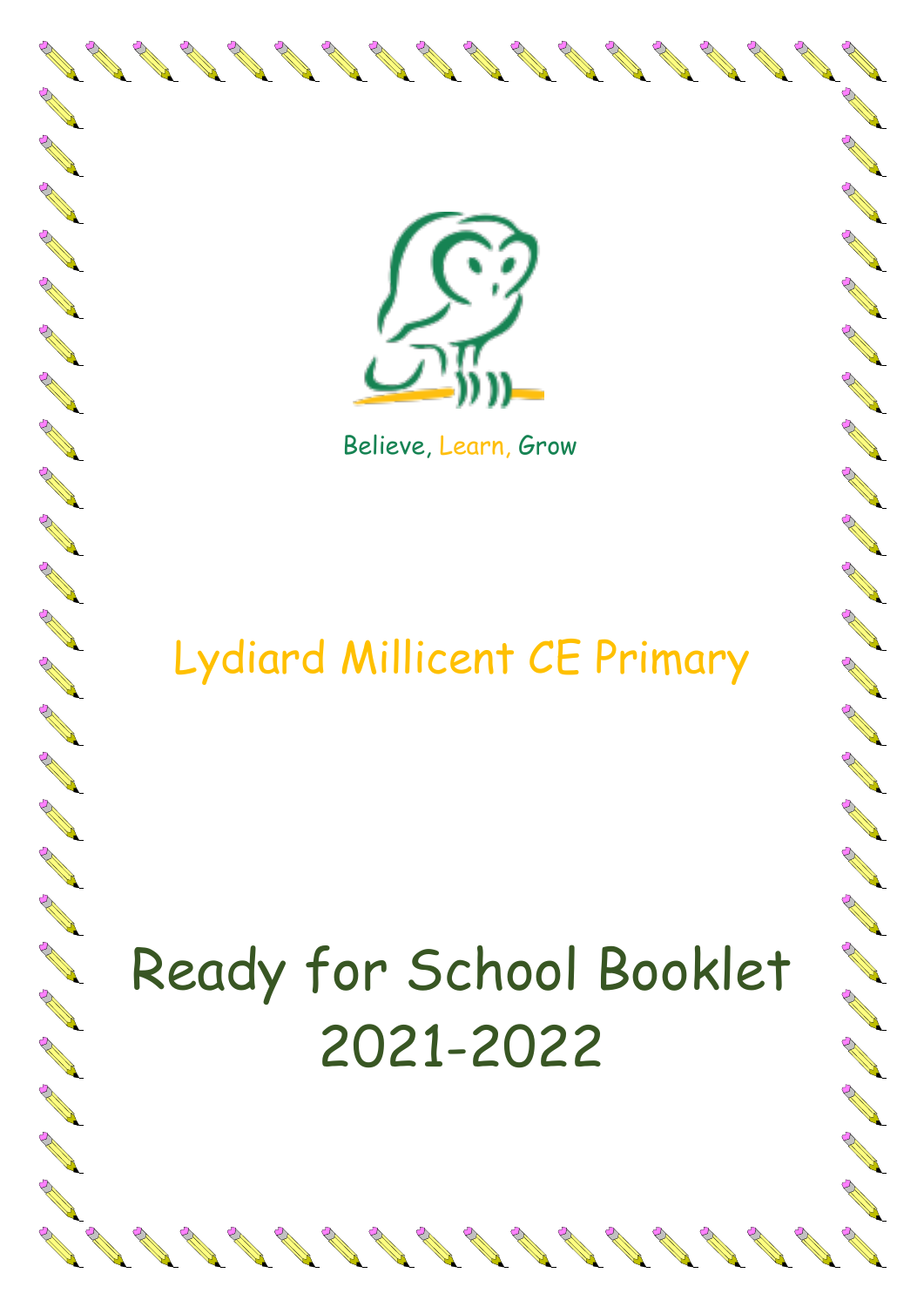# **Preparing your child for school in EYFS**

Starting school can be an exciting yet daunting prospect for children and parents alike, with so much information and routines to take on board. With this in mind, we try and answer some of the questions that both you and your child may have, before the school year begins. We have tried to include all the relevant information we think you will need, but if there is anything you feel we haven't covered, please let us know.

Here at Lydiard Millicent CE Primary we appreciate that Early Year's education is not just preparation for the next stage in life – it is vitally important to prepare your child in their journey of life-long learning. We understand that children will come to us with vastly different experiences, abilities and understanding of the world unique to themselves. As a result we aim to offer a high standard of Early Year's education that takes into account the individual needs and nature of these young children and builds upon what they already know and can do.

It will make being at school so much easier and happier if they are independent and can do many things for themselves.

#### *What should he/she be able to do?*

- Dress and undress themselves
- Use the toilet independently and ask to go there
- Tidy up after him/herself
- Recognise their own name
- Feed themselves with cutlery appropriately
- Share toys and equipment
- Hold a pencil
- Sing some nursery rhymes
- Practise counting to 10
- Listen well and follow simple instructions
- Sit still and listen
- Be aware of other children
- Understand the word stop and that such a phrase might be used to prevent danger
- Ask an adult for things they need
- Take off their coat and put on shoes
- Talk in sentences
- Open and enjoy a book
- Understand the behavioural expectations of the setting

# *How can you help your child prepare for school?*

- Encourage them to be as independent as possible even if it takes them longer to get ready.
- Get them used to a routine of reasonably early to bed and up early enough to be ready for school.
- Be positive about school and show it to them as a positive experience.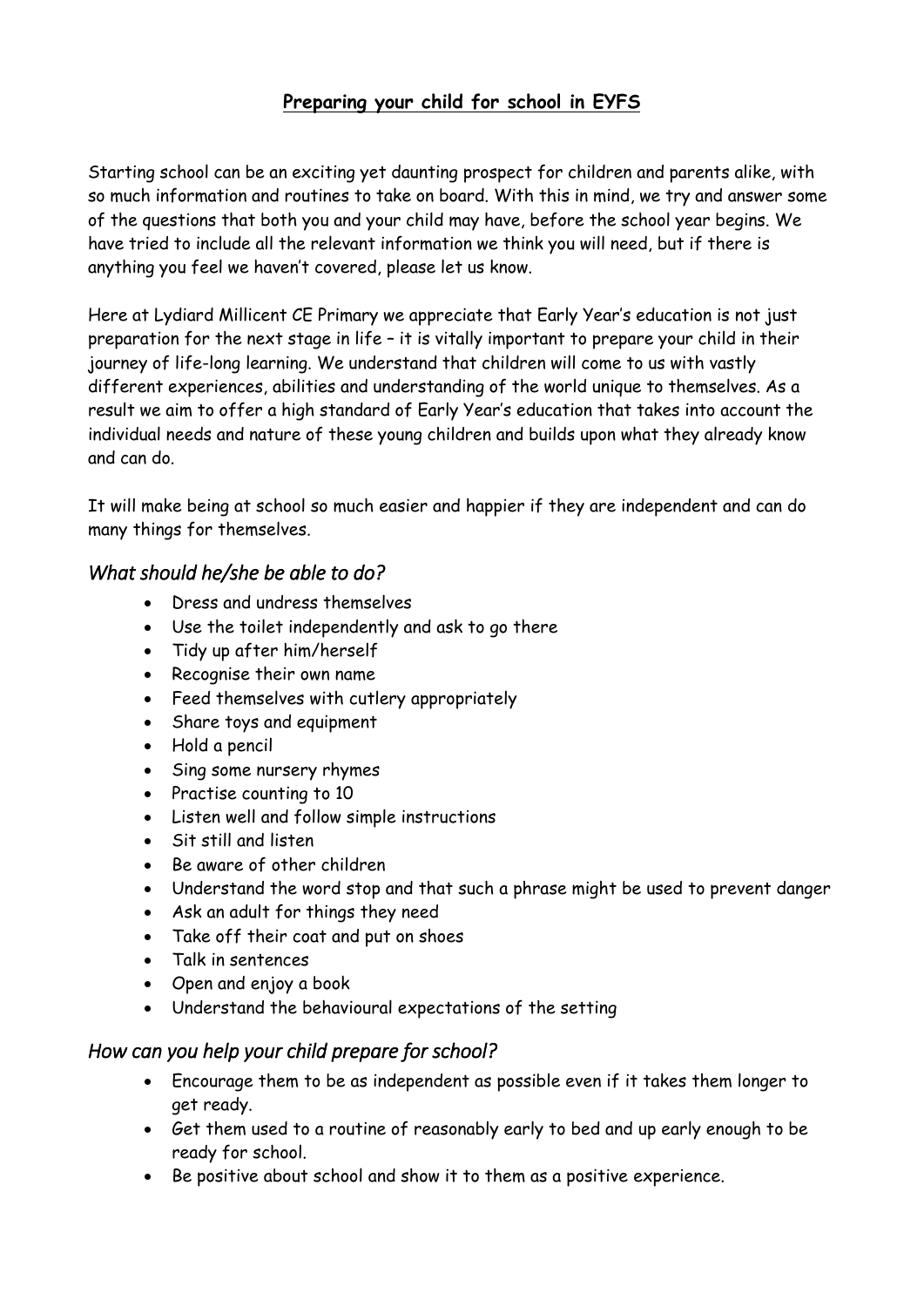# **Transition from pre-school/carer to the school**

Please complete the 'All About Me' form and return to the school office before your child starts in September. The EYFS teacher will arrange a 1:1 meeting with all parents/carers to find out more information about your child and their experiences.

The entry into EYFS in September will be staggered to ensure they are comfortable with the setting and routines. If your child is not ready to begin school full-time by the arranged date, the EYFS teacher will liaise with you to form an individual plan.

# **Areas of the EYFS Foundation Stage Curriculum**

During the day the children will take part in activities covering all aspects of the EYFS Foundation Stage Curriculum, sometimes individually, in small groups or as a whole class.

Play is at the forefront of the EYFS Foundation Stage Curriculum. Through play your child will be encouraged to learn new skills and practise skills they have already acquired. Play is important for children's all round physical, emotional, intellectual and social development.

You can help your child to learn from their play by:

- Encouraging them to play well with friends and, where applicable, siblings too.
- Playing with your child and encouraging them to listen to instructions and suggestions.
- Encouraging them to share ideas with you and ask questions.
- Finding a time in each day when you and your child/children can share an activity together without interruption as this will help to improve their concentration.

#### **The EYFS Curriculum is divided into the following areas of learning:**

#### *Prime Areas*

- Personal, Social and Emotional Development
- Communication and Language
- Physical Development

#### *Specific Areas*

- Literacy
- Mathematics
- Understanding the World
- Expressive Arts and Design

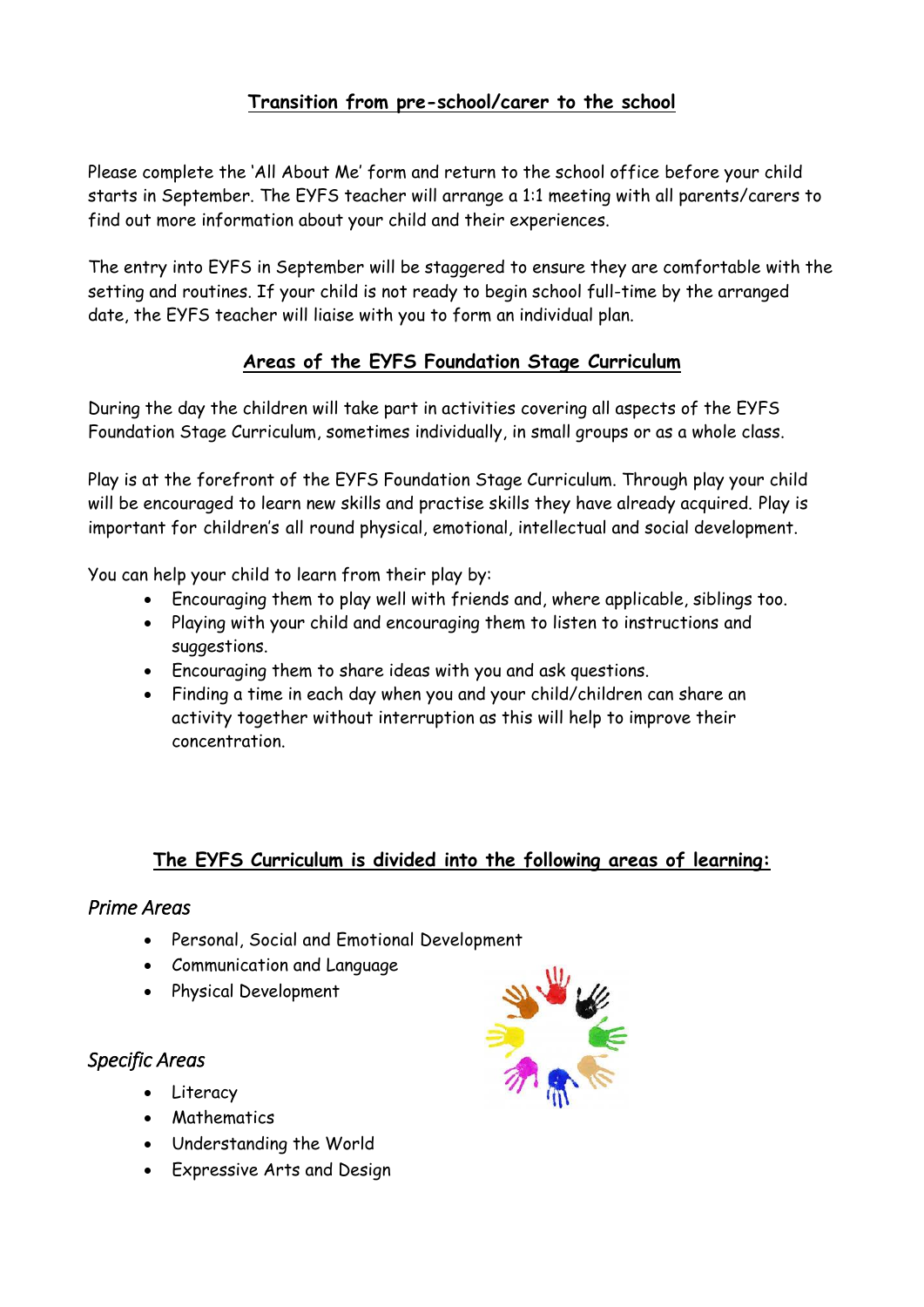# **What will your child do in EYFS?**

The children will follow the Early Years Foundation Stage (EYFS) curriculum whilst in EYFS. This incorporates the areas of:

> Personal, Social and Emotional Development, Communication and Language, Physical Development and the specific areas of Literacy, Mathematics, Understanding the World and Expressive Arts and Design.

The children will be given a variety of opportunities to develop all of these areas. They will experience practical and play opportunities that will challenge and extend them throughout the school day.

The adults will carefully plan each learning opportunity to allow the children to achieve their best. At the beginning of each term you will receive an overview detailing the things your child will be learning throughout the term. If you are at all unsure, please ask a member of the Early Years Team.

#### **Play**

Children learn best through play and through activities that are well planned and are linked to their interests. During each day, the children will undertake teacher led and child initiated play.

# *What might my child play with during the day?*

- Role-play with resources such as the puppet theatre, small world, dressing up and home corner; which is related to a theme.
- Physical play with resources such as trikes, outdoor construction, puzzles, pegboards, sand and water.
- Play in the outdoor classroom area and the school's woodland area where there is a pirate ship and a playhouse.
- Creative play including painting, cutting and sticking, colouring and modelling with play dough.
- Constructive play using a variety of 3D equipment, eg. Lego, Duplo or stickle bricks.
- Team play with a range of collaborative activities such as team games, paired activities and group games
- Board games and puzzles with small groups of children.

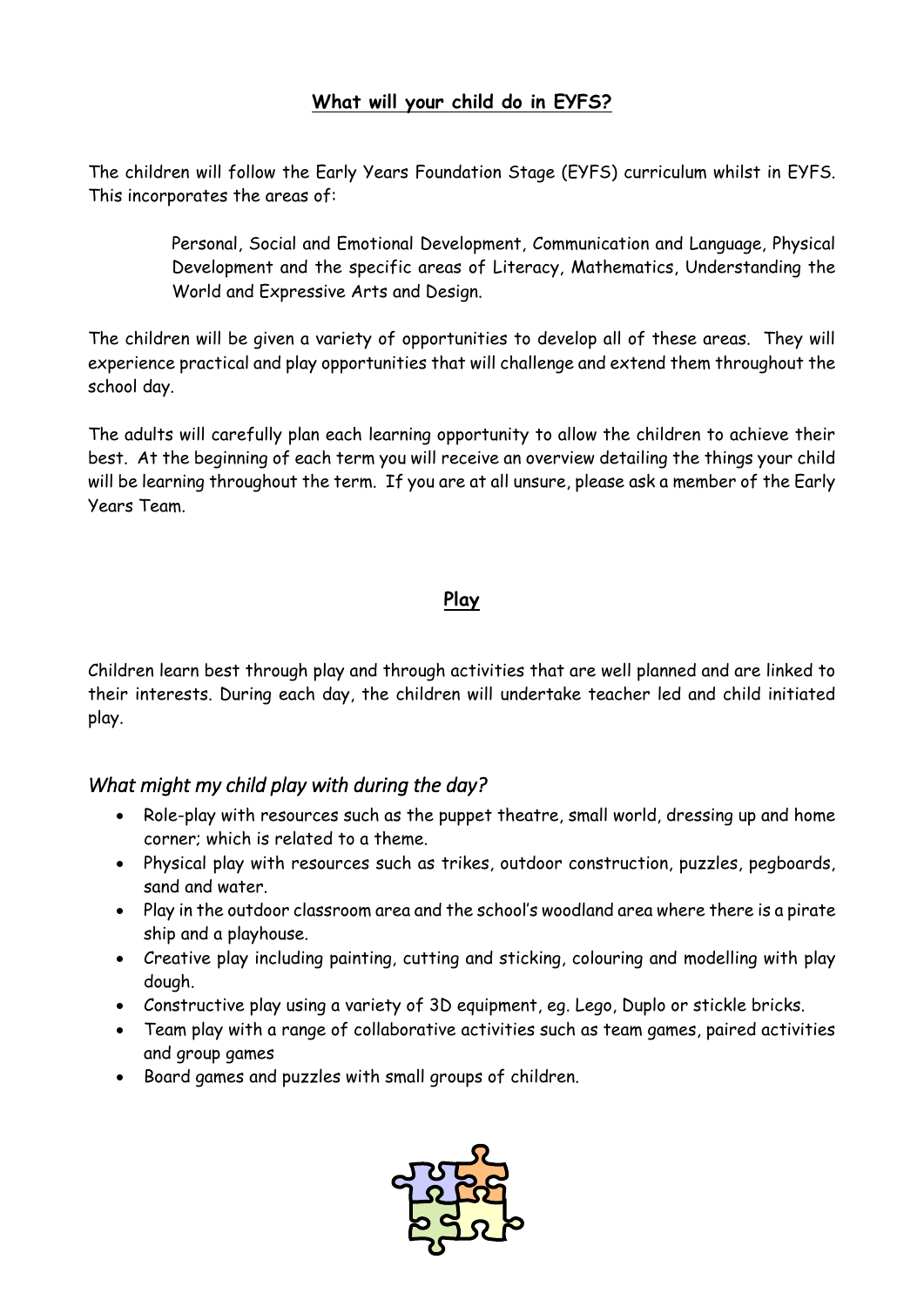# **Personal, Social and Emotional Development**

During every day at school your child will have numerous opportunities to develop their Personal, Social and Emotional skills. Your child will be encouraged to become more independent and will be shown how to do things for themselves or with help from a friend. They will be supported in maintaining attention, concentration and sitting quietly whilst on the carpet in order to listen to adults or other children.

Your child will have lots of opportunities to make friends with their peers and older children and to develop their social skills both inside and outside the classroom. Your child will develop their self-confidence and self-esteem through taking part in everyday classroom activities, collective worship, receiving praise and celebrating their individuality.

# *How can you support your child's Personal, Social and Emotional Development?*

- Provide lots of opportunities for your child to mix and learn to co-operate with other children. Encourage them to establish good relationships with other children and adults, to take turns and to share fairly.
- Teach them to use a knife and fork and encourage them to cut up their own food. If your child is having a packed lunch, help them to practise undoing the box and drinking bottle or carton.
- Encourage them to use the toilet correctly and with independence. Please train your child to always flush the toilet and to wash and dry their hands after use.
- Encourage your child to collect and be responsible for their own belongings. Please make sure that **all** clothes and belongings are **clearly marked** with your child's name. This helps us to return things quickly if they are found and saves a lot of upset for the children when something goes missing!
- Encourage them to learn to put on and take off their coats, jumpers, cardigans and shoes independently.

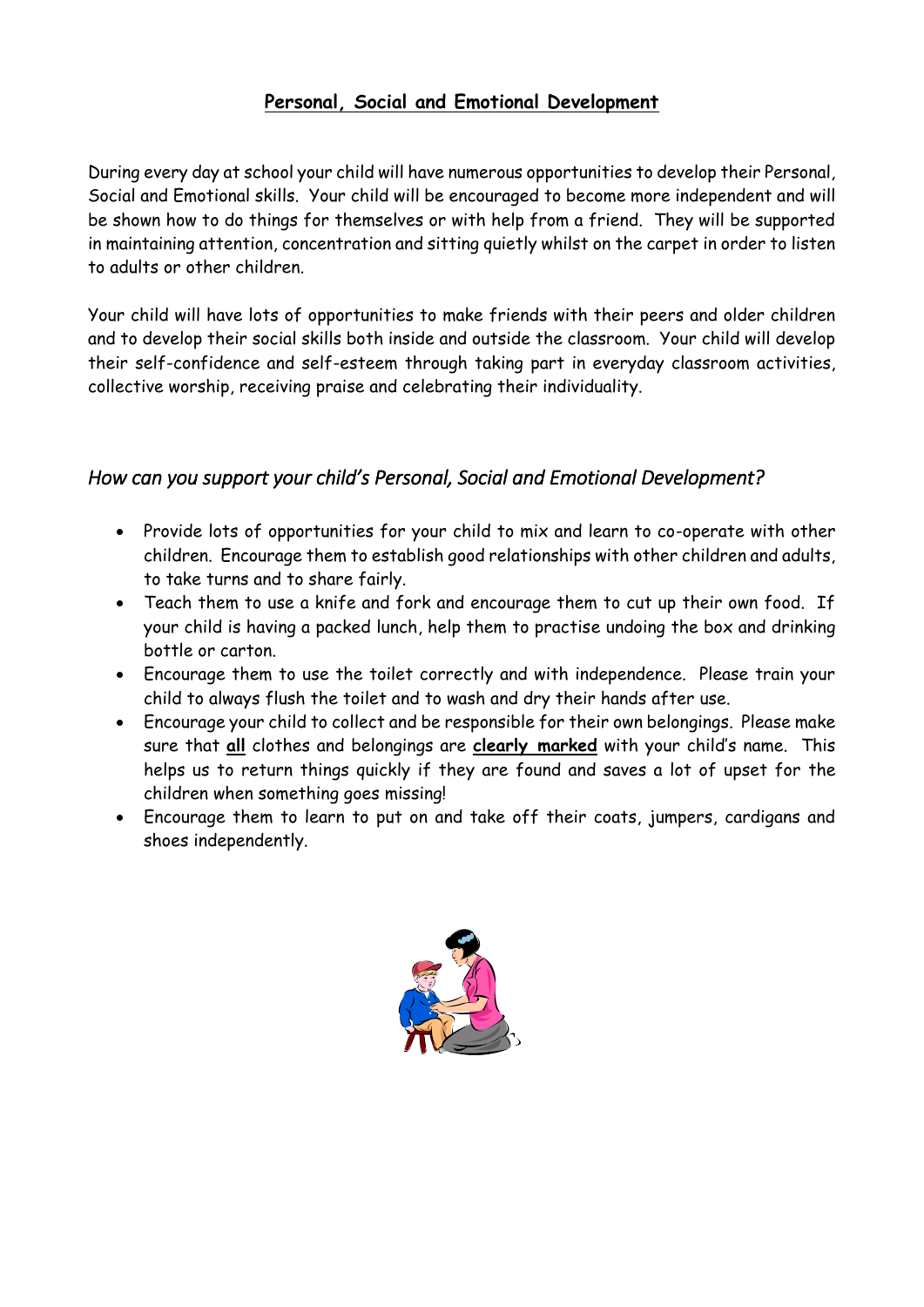## **Communication and Language Development**

Each day your child will have lots of experiences linked to Communication and Language. This includes the areas of speaking, listening and understanding as described below.

#### **Speaking, Listening and Understanding**

Children are encouraged daily to develop their speaking, listening and understanding skills. This will happen through daily interactions with each other and with the adults in the classroom, in a variety of individual, group and whole class situations. This will include listening and responding to stories and asking and answering questions as well as using language in imaginative and role play situations.



*How can you support your child's Speaking and Listening?* 

- Listen to your child, and encourage them to listen to you.
- Give them opportunities to talk in front of different people; this may include family and friends.
- Encourage your child to speak clearly so that others can understand them.
- Encourage your child to ask questions, to explain and to describe.

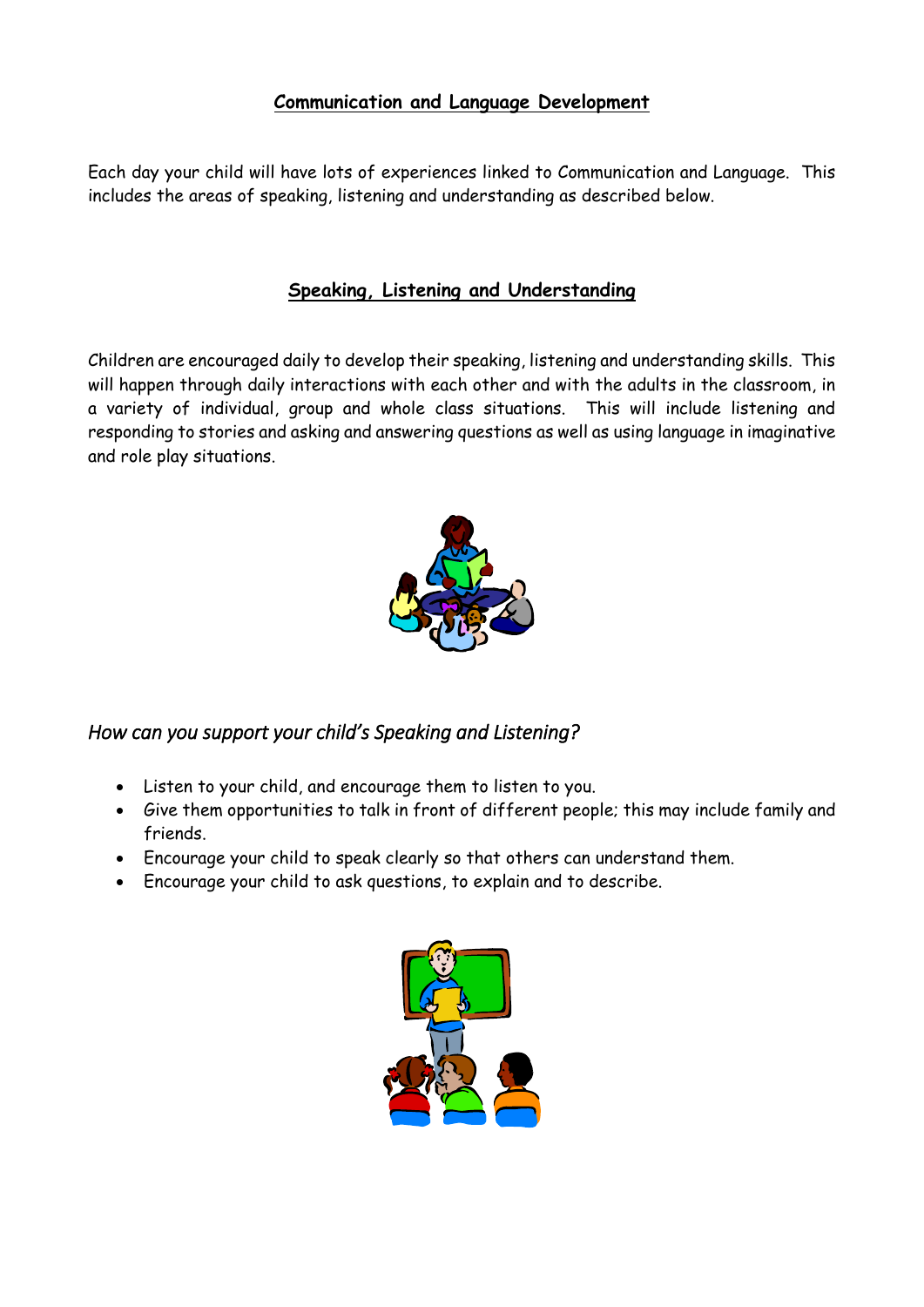# **Physical Development**

Your child will be encouraged through a variety of activities to develop their fine and gross motor control. Daily, your child will experience action songs and rhymes and activities such as drawing, puzzles and sewing.

Your child will participate in PE lessons every week in the school hall or outside. This incorporates Dance, Gymnastics and Games. They will develop increasing control over their bodies, recognise their own and others' personal space and learn how exercise can help keep their bodies healthy. Having a practice at changing into their PE kit before their first PE lesson will give them more confidence when they do it for real!

The children are also given many opportunities to play outside on the trikes and scooters, using a variety of equipment and to make up their own games with friends.

# *How can you support your child's Physical Development?*

- Help them to develop independence in dressing and undressing themselves. Praise their efforts and help to make it easier for them by buying clothes and shoes, which are child friendly, eg shoes and PE trainers with Velcro rather than laces, polo shirts rather than long sleeved shirts or blouses. Also, please encourage them to put their clothes in a tidy pile with their socks inside their shoes.
- Teach them to use a knife and fork and encourage them to cut up their own food. If your child is having a packed lunch, help them to practise opening the box and drinking bottle or carton.
- Encourage them to use the toilet correctly and with independence. Please train your child to always flush the toilet and wash their hands after use.
- Encourage them to learn to put on and take off their coats, jumpers and/or cardigans independently.
- Give them opportunities to develop their fine and gross motor skills. Have fun with your child by:
	- Sharing songs and rhymes
	- Doing puzzles, threading, using play dough, painting and drawing
	- Throwing, catching and kicking a ball
	- $\div$  Riding a bike
	- $\cdot$  Running, jumping, hopping, skipping and balancing.

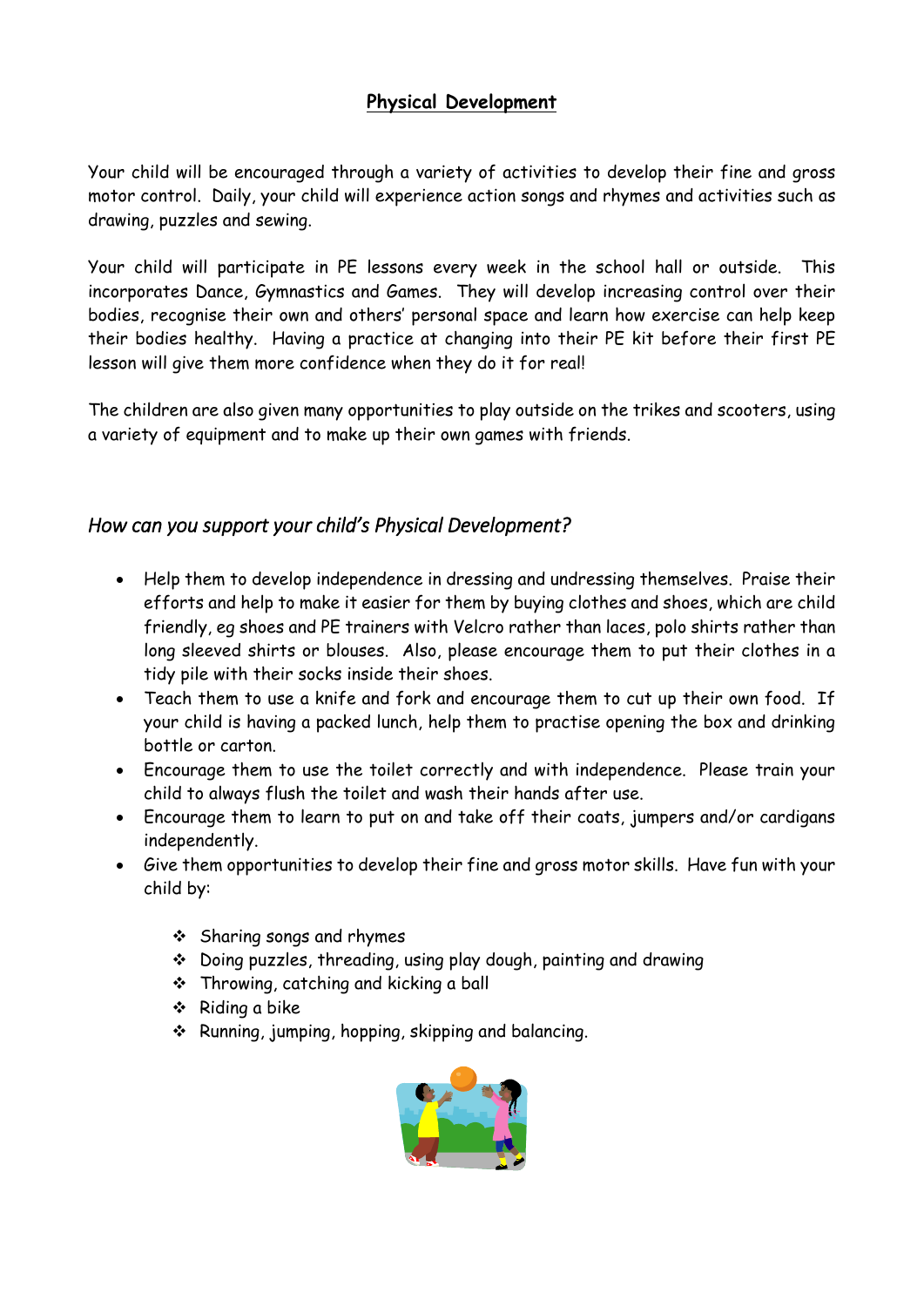## **Literacy**

Each day your child will have lots of experiences linked to Literacy. This incorporates the skills of reading and writing.

#### **Writing**

Your child will be encouraged to write in the form of emergent writing. This is where the children make their own marks and use symbols and possibly some letters to communicate. Children develop at their own rate and their marks will begin to form recognisable letters. As they continue to develop they will begin to hear and record phonemes (sounds) within words.

Your child will experience different media in order to help develop their fine motor control. This includes forming letters in the sand, flour, paint, and using play dough. Pencil control is extremely important and your child will have lots of experience of holding and using pencils. Making sure your child has opportunities to do any activities which use hands, arms and shoulders, will strengthen the necessary muscles and help fine motor control.



#### *How can you support your child's writing?*

- Encourage them to make marks and do their own 'writing', while holding the pencil correctly. *Please come and ask if you are unsure of how they should hold their pencil.* Finger writing in a tray of sand, flour or paint is good for developing writing skills and is also great fun!
- Help them to write their own name. Please use a capital letter at the beginning and lower case letters for the rest of their name. A way of encouraging your child to write their name could be sending a card to a friend or relative!
- Let them see you writing. Children are always curious as to what adults are doing and by seeing you writing they will begin to realise its importance in everyday life. They could help you by writing the shopping list!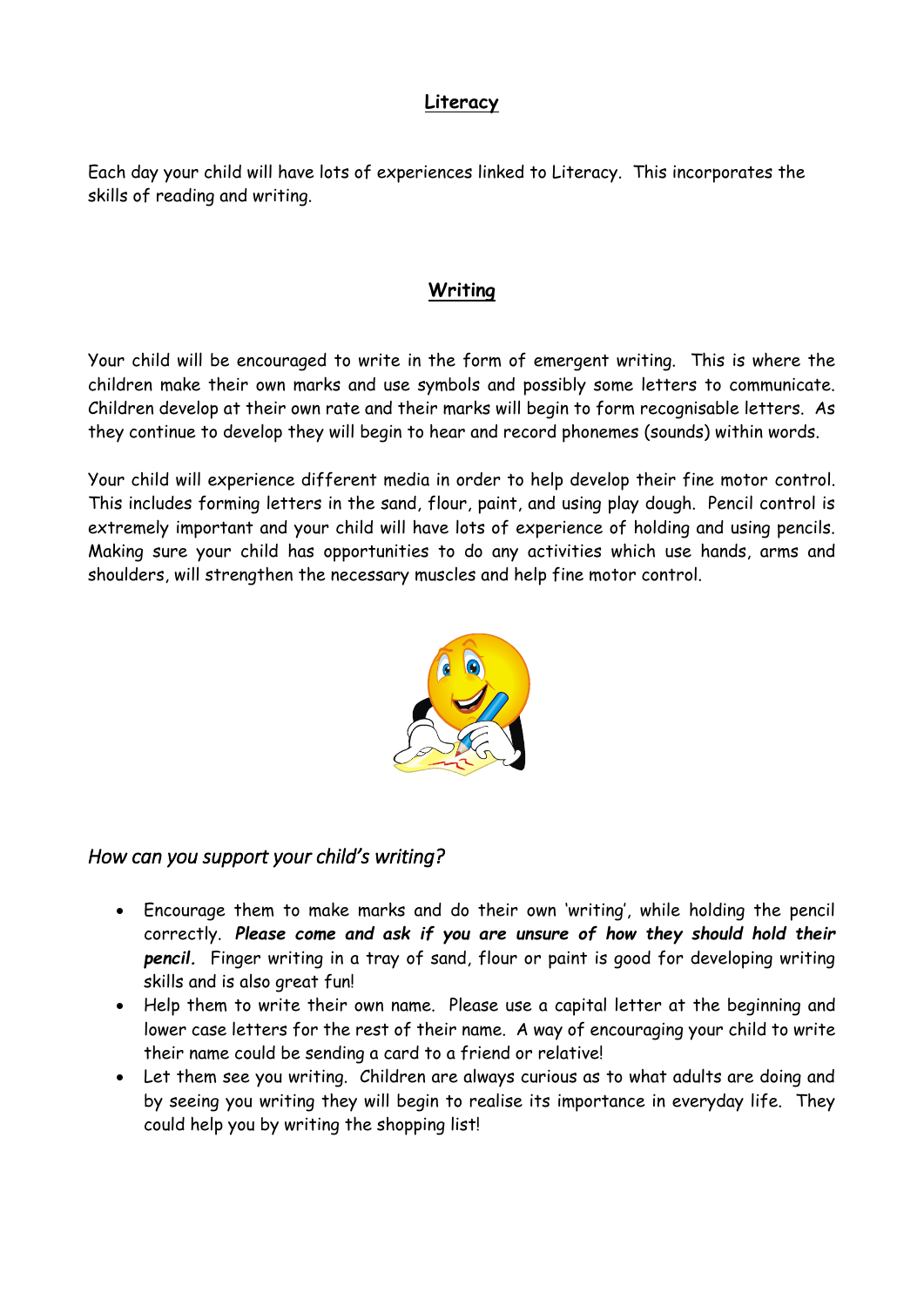#### **Reading**

Throughout the school week there are lots of opportunities for your child to share books. Books are read together in the classroom, and one is often shared during Collective Worship. In school we have a range of fiction and non-fiction books within the classroom, and large texts to share as a class.

During the week your child will also experience individual and small group reading sessions to support their development. This involves reading and discussing a book with adults in school as part of a small group or on a one to one basis. The children are encouraged to look at letter sounds, rhyming words, key words, punctuation marks and answer questions based on the text. They will also bring home reading books to share with you. These may be picture books, to start with, which encourage children to think of their own story. These books will gradually become more challenging as their skills develop and parents are required to complete a reading record.

Not long after starting school, your child will be given a 'Sounds I am Learning' booklet. This will help them to recognise and say each letter sound (phoneme) as we learn them in class. Children are also encouraged to learn to read key words throughout their EYFS year. These words will be sent home during the Autumn term.

#### *How can you support your child's reading?*

- Encourage your child to read and recognise words around their environment, eg street names, family names, and words from books.
- Share books with your child, either their own or from a library, and let them see you reading. Encourage your child to retell the story, or use the pictures to make up their own story.
- Share and enjoy different kinds of books with your child, eg picture books, information books, leaflets, comics and stories.
- Show your child how a book works, where it starts and how to turn the pages.
- Be a good reading role model for your child.

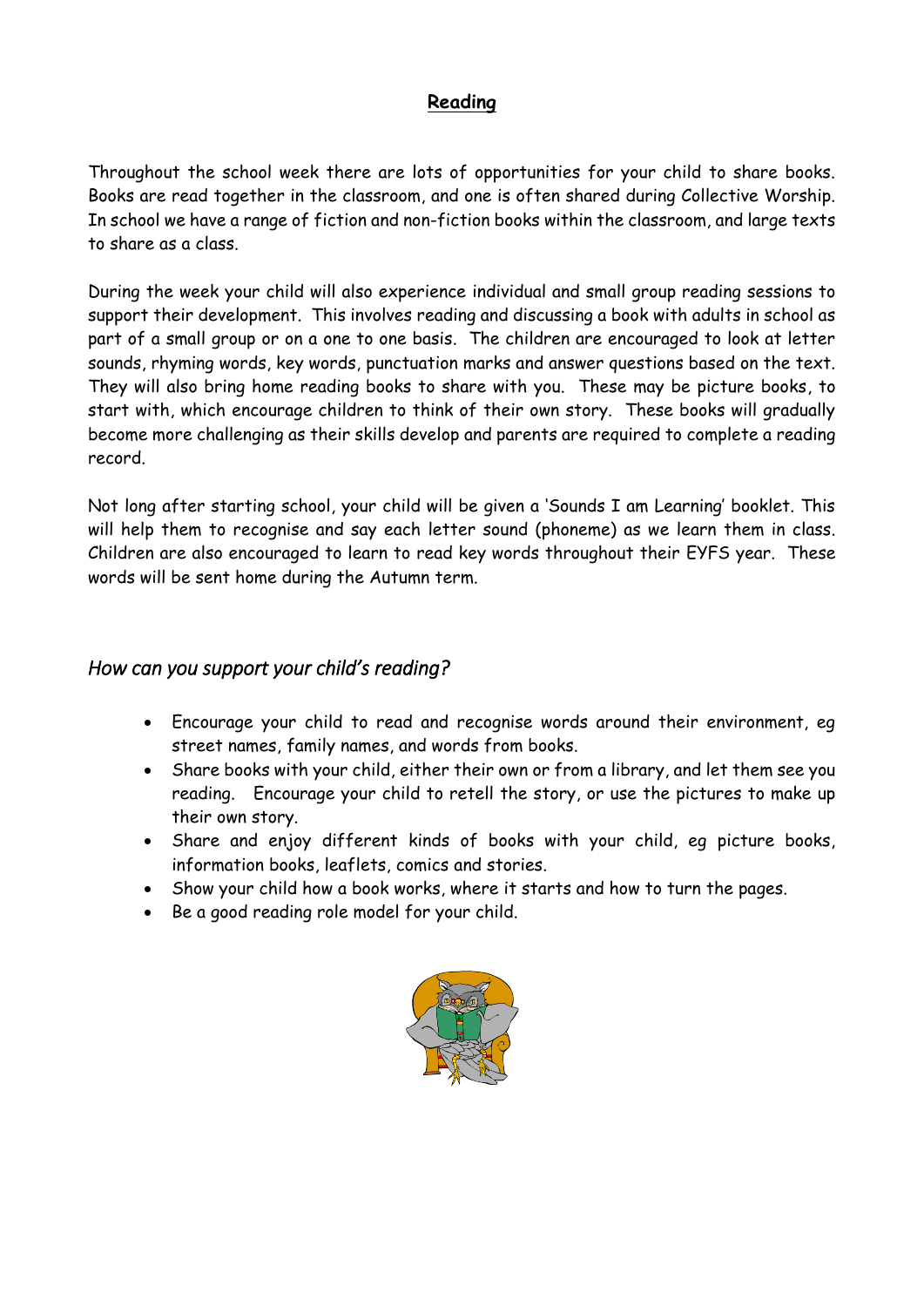# **Mathematics**

Throughout the day the children will regularly experience Mathematics although they may not realise it! In addition to this there are regular Mathematics sessions that include some or all of the following:

- Counting
- Sorting
- Ordering
- Matching
- Calculating
- Problem-solving

Children will be encouraged, and given opportunities, to develop their understanding of number, calculations and shape, space and measures within a broad range of contexts including play, rhymes, songs, stories and many more.

It is only after lots of practical activities that children can begin to understand the concepts, be able to explain what they are doing and apply the concept in a variety of situations. Once this has been firmly consolidated the children will begin to record their understanding in a more formal way.



# *How can you help your child?*

- Sing number songs or rhymes together.
- Count together, eg when setting the table, how many forks do we need? How many apples shall we buy this week? How many sweets have you got?
- Encourage your child to recognise numerals, eg what number is on our house?
- Compare different lengths, heights and weights, eg Mummy is taller than you, who are you taller than?
- Give your child experience of money and coins, eg helping them to count their pennies or letting them help you to pay at the shops.
- Put events in sequence, eg I undress, I have a bath, I go to bed.
- Look out for different shapes in the environment and name and describe them.
- Play games together such as snakes and ladders and dominoes.

Above all, be a positive role model and encourage your child to enjoy Mathematics. After all maths is fun!